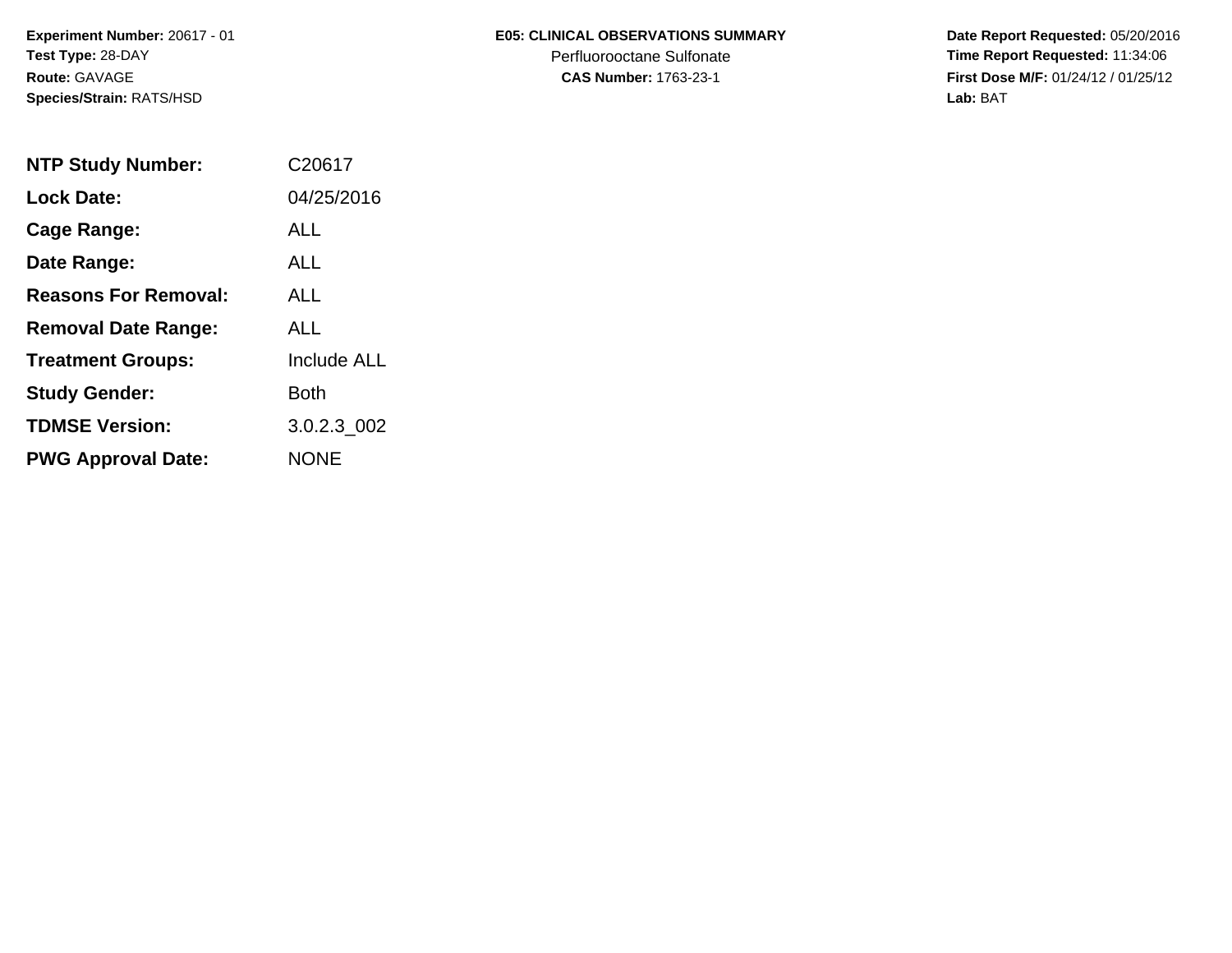**Experiment Number:** 20617 - 01**Test Type:** 28-DAY

## **Route:** GAVAGE

**Species/Strain:** RATS/HSD

## **E05: CLINICAL OBSERVATIONS SUMMARY**

Perfluorooctane Sulfonate<br>CAS Number: 1763-23-1

 **Date Report Requested:** 05/20/2016 **Time Report Requested:** 11:34:06 **First Dose M/F:** 01/24/12 / 01/25/12<br>**Lab:** BAT **Lab:** BAT

| <b>SEX: MALE</b>           | WEEK: 5         |                 |                |              |                |                       |                |                          |  |
|----------------------------|-----------------|-----------------|----------------|--------------|----------------|-----------------------|----------------|--------------------------|--|
|                            | 0mg/kg/d M      |                 | .312mg/kg/d M  |              | .625mg/kg/d M  |                       |                | I.25mg/kg/d M            |  |
| <b>OBSERVATION</b>         | <b>CURRENT*</b> | TOTAL+          | <b>CURRENT</b> | <b>TOTAL</b> | <b>CURRENT</b> | <b>TOTAL</b>          | <b>CURRENT</b> | <b>TOTAL</b>             |  |
| <b>Nasal/Eye Discharge</b> | 0/0             | 1 / 10<br>DAY 8 | 0/0            | 0/10         | 0/0            | 2/10<br><b>DAY 15</b> | 0/0            | 2/10<br>DAY <sub>1</sub> |  |

<sup>\*</sup> ANIMALS WITH OBSERVATION IN CURRENT PERIOD / TOTAL ANIMALS OBSERVED IN CURRENT PERIOD (WITHIN 1 DAY OF RUN DATE)

<sup>+</sup> ROW 1 = CUMULATIVE NO. OF ANIMALS WITH OBSERVATION / TOTAL ANIMALS STARTED ON STUDY ROW 2 = DAY OF ONSET